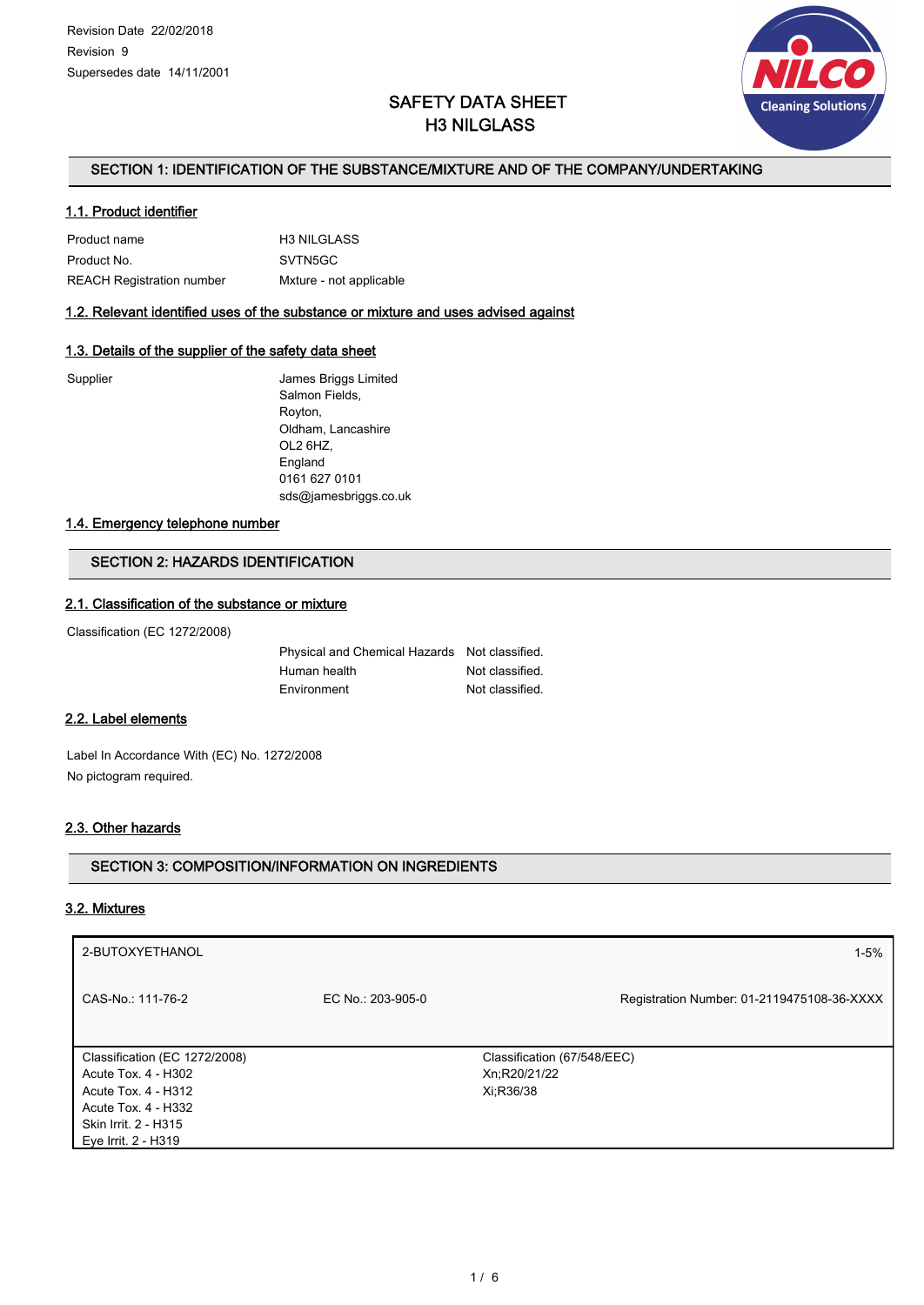| PROPAN-2-OL                   |                   | 5-10%                                      |
|-------------------------------|-------------------|--------------------------------------------|
| CAS-No.: 67-63-0              | EC No.: 200-661-7 | Registration Number: 01-2119457558-25-XXXX |
| Classification (EC 1272/2008) |                   | Classification (67/548/EEC)                |
| Flam. Lig. 2 - H225           |                   | F:R11                                      |
| Eye Irrit. 2 - H319           |                   | Xi:R36                                     |
| STOT SE 3 - H336              |                   | <b>R67</b>                                 |
|                               |                   |                                            |

The Full Text for all R-Phrases and Hazard Statements are Displayed in Section 16.

REACH Registration number Mxture - not applicable

## SECTION 4: FIRST AID MEASURES

### 4.1. Description of first aid measures

Inhalation

Move the exposed person to fresh air at once. Get medical attention if any discomfort continues.

Ingestion

NEVER MAKE AN UNCONSCIOUS PERSON VOMIT OR DRINK FLUIDS! Rinse mouth thoroughly. Drink plenty of water. Get medical attention if any discomfort continues.

Skin contact

Wash skin thoroughly with soap and water. Get medical attention if any discomfort continues.

Eye contact

Make sure to remove any contact lenses from the eyes before rinsing. Promptly wash eyes with plenty of water while lifting the eye lids. Continue to rinse for at least 15 minutes. Get medical attention if any discomfort continues.

### 4.2. Most important symptoms and effects, both acute and delayed

General information Mixture is not classified - none noted

## 4.3. Indication of any immediate medical attention and special treatment needed

See section 4.1

## SECTION 5: FIREFIGHTING MEASURES

## 5.1. Extinguishing media

Extinguishing media

This product is not flammable. Use fire-extinguishing media appropriate for surrounding materials.

### 5.2. Special hazards arising from the substance or mixture

Hazardous combustion products During a fire, CO and CO2 may be formed.

### 5.3. Advice for firefighters

Special Fire Fighting Procedures No specific fire fighting procedure given.

### SECTION 6: ACCIDENTAL RELEASE MEASURES

## 6.1. Personal precautions, protective equipment and emergency procedures

In case of spills, beware of slippery floors and surfaces.

### 6.2. Environmental precautions

Not relevant considering the small amounts used.

### 6.3. Methods and material for containment and cleaning up

Stop leak if possible without risk. Absorb in vermiculite, dry sand or earth and place into containers. Flush with plenty of water to clean spillage area.

### 6.4. Reference to other sections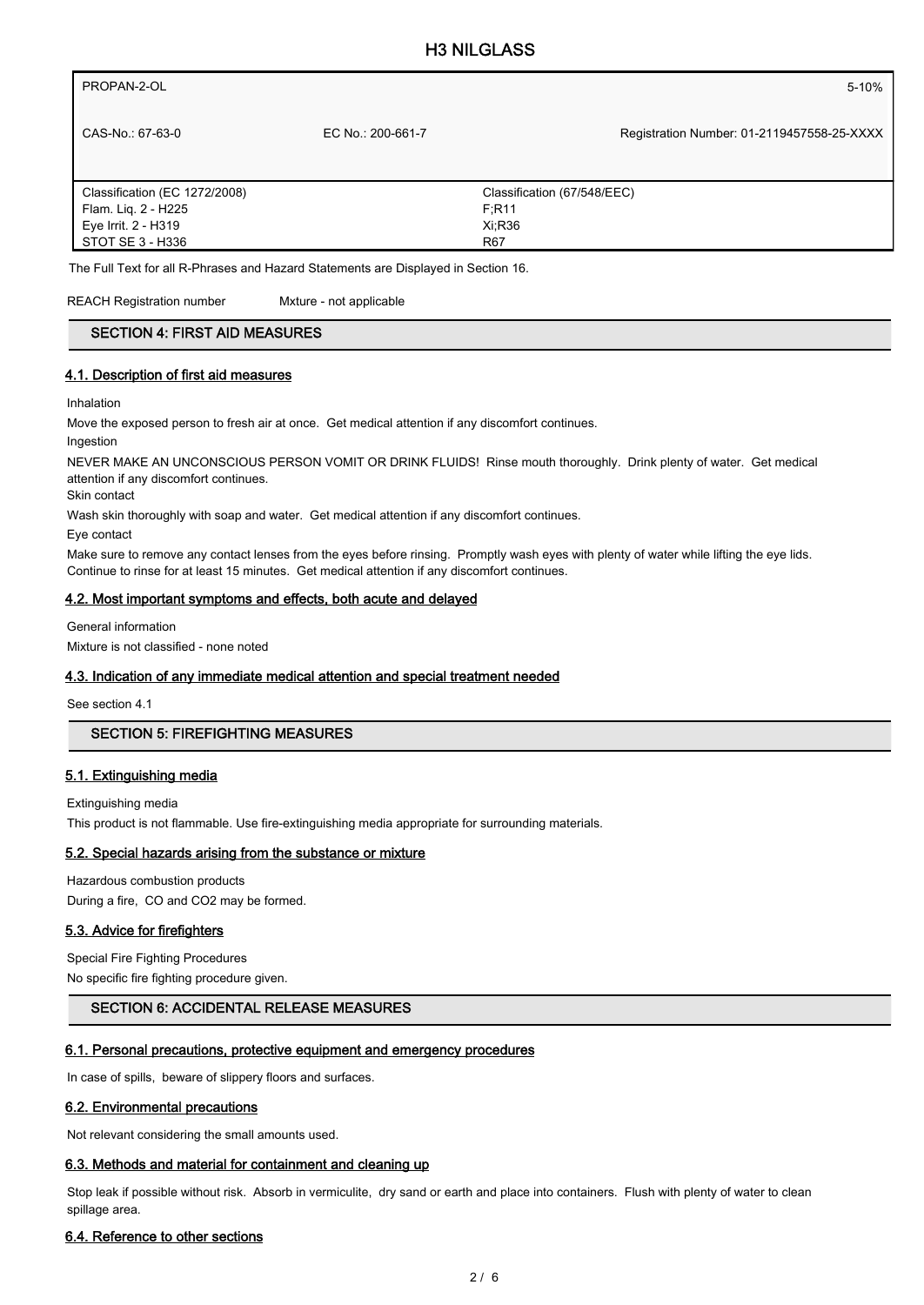Collect and dispose of spillage as indicated in section 13.

## SECTION 7: HANDLING AND STORAGE

### 7.1. Precautions for safe handling

Avoid spilling, skin and eye contact.

### 7.2. Conditions for safe storage, including any incompatibilities

Store in tightly closed original container in a dry, cool and well-ventilated place. Keep in original container.

## 7.3. Specific end use(s)

The identified uses for this product are detailed in Section 1.2. Usage Description Use as instructed on the product label.

## SECTION 8: EXPOSURE CONTROLS/PERSONAL PROTECTION

### 8.1. Control parameters

| Name                    | <b>STD</b> |              | TWA - 8 Hrs |            | STEL - 15 Min | <b>Notes</b> |
|-------------------------|------------|--------------|-------------|------------|---------------|--------------|
| <b>I2-BUTOXYETHANOL</b> | <b>WEL</b> | $25$ ppm(Sk) |             | 50 ppm(Sk) |               |              |
| IPROPAN-2-OL            | <b>WEL</b> | 400 ppm      | 999 mg/m3   | 500 ppm    | 1250 mg/m3    |              |

WEL = Workplace Exposure Limit.

Ingredient Comments WEL = Workplace Exposure Limits

### 8.2. Exposure controls

Protective equipment



Engineering measures

Provide adequate general and local exhaust ventilation.

Hand protection

For prolonged or repeated skin contact use suitable protective gloves.

Eye protection

Wear approved chemical safety goggles where eye exposure is reasonably probable.

Other Protection

Wear appropriate clothing to prevent any possibility of skin contact.

Hygiene measures

DO NOT SMOKE IN WORK AREA! Wash hands at the end of each work shift and before eating, smoking and using the toilet. Wash promptly if skin becomes wet or contaminated. Promptly remove any clothing that becomes contaminated. Use appropriate skin cream to prevent drying of skin. When using do not eat, drink or smoke.

## SECTION 9: PHYSICAL AND CHEMICAL PROPERTIES

### 9.1. Information on basic physical and chemical properties

| Appearance | Liguid            |
|------------|-------------------|
| Colour     | Blue.             |
| Odour      | Characteristic.   |
| Solubility | Soluble in water. |

## 9.2. Other information

None to note.

### SECTION 10: STABILITY AND REACTIVITY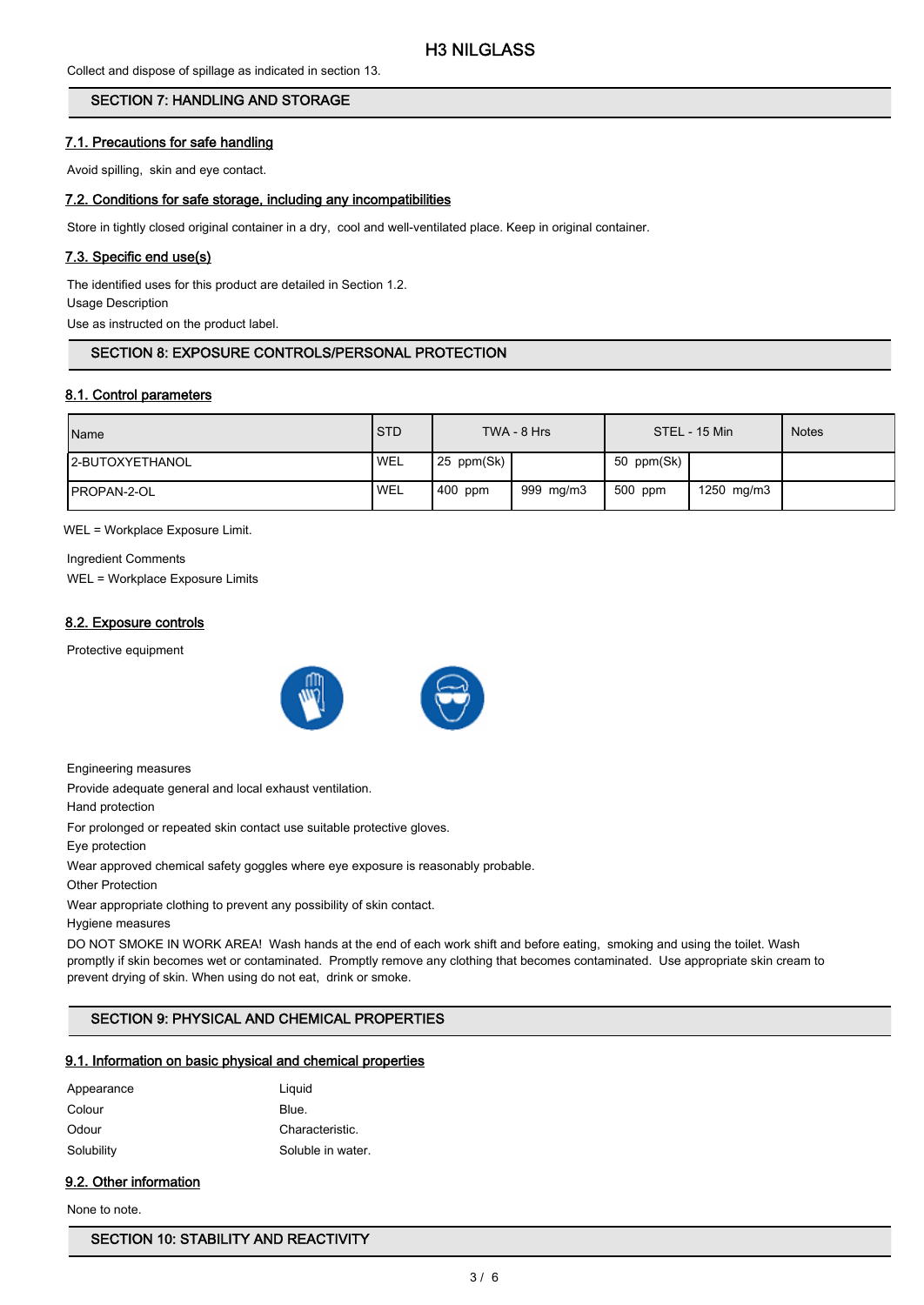## 10.1. Reactivity

There are no known reactivity hazards associated with this product.

### 10.2. Chemical stability

Stable under normal temperature conditions.

### 10.3. Possibility of hazardous reactions

Not applicable.

### 10.4. Conditions to avoid

Avoid excessive heat for prolonged periods of time. Avoid frost.

### 10.5. Incompatible materials

Materials To Avoid Strong alkalis. Strong acids.

### 10.6. Hazardous decomposition products

Fire creates: Carbon monoxide (CO). Carbon dioxide (CO2).

### SECTION 11: TOXICOLOGICAL INFORMATION

## 11.1. Information on toxicological effects

Inhalation Gas or vapour may irritate respiratory system.

Ingestion

Gastrointestinal symptoms, including upset stomach.

Skin contact Prolonged contact may cause dryness of the skin.

Eye contact Irritating to eyes.

Health Warnings No specific health warnings noted. Route of entry Ingestion. Inhalation. Skin and/or eye contact.

### SECTION 12: ECOLOGICAL INFORMATION

## **Ecotoxicity** Not regarded as dangerous for the environment.

### 12.1. Toxicity

Data set not currently available.

### 12.2. Persistence and degradability

The majority of the constituents are readily degradeable.

## Degradability

The surfactant(s) contained in this preparation complies(comply) with the biodegradability criteria as laid down in Regulation (EC) No.648/2004 on detergents. Data to support this assertion are held at the disposal of the competent authorities of the Member States and will be made available to them, at their direct request or at the request of a detergent manufacturer.

### 12.3. Bioaccumulative potential

Bioaccumulative potential No data available on bioaccumulation.

12.4. Mobility in soil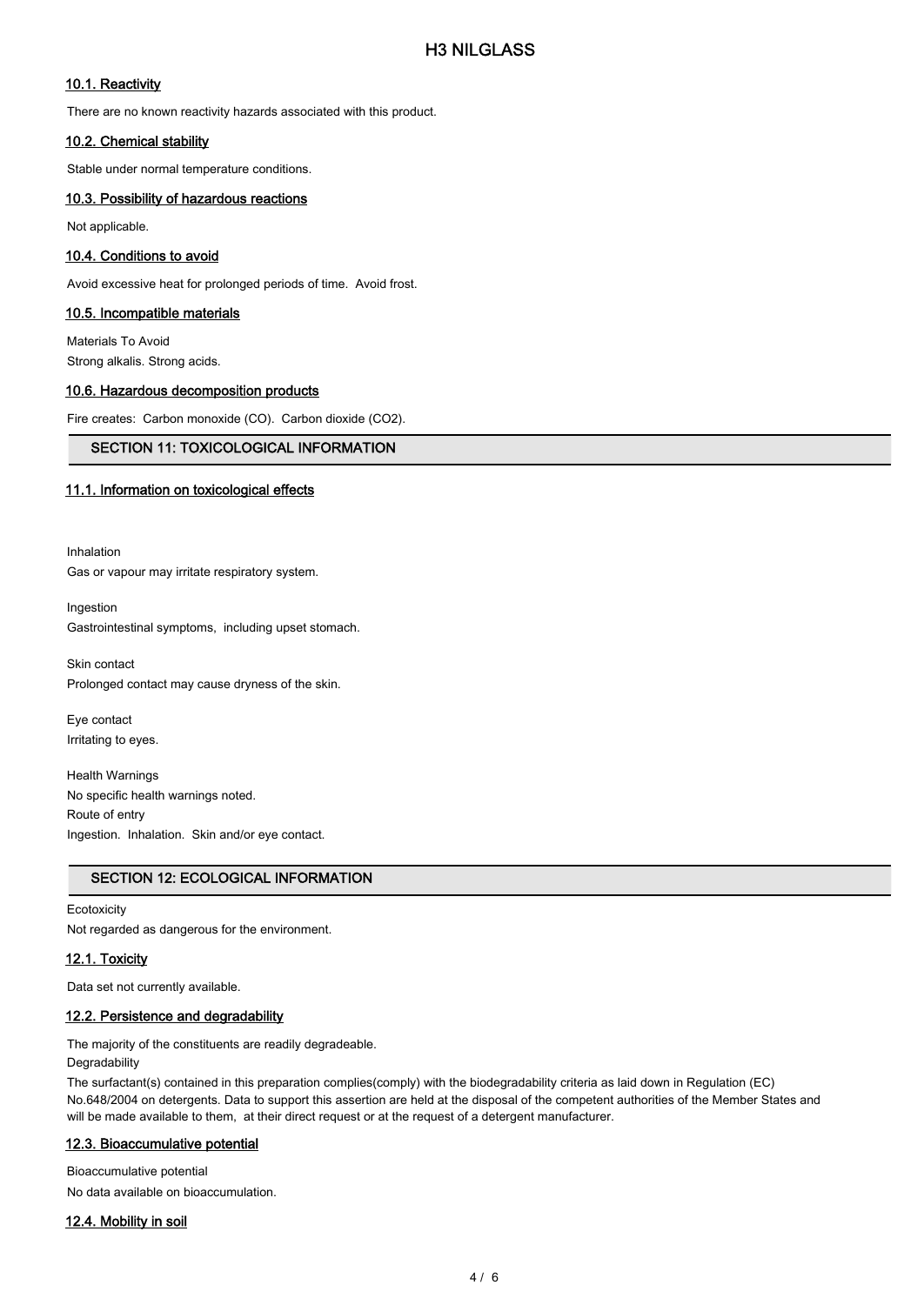Mobility: Mobile.

### 12.5. Results of PBT and vPvB assessment

Not Classified as PBT/vPvB by current EU criteria.

### 12.6. Other adverse effects

Not applicable.

### SECTION 13: DISPOSAL CONSIDERATIONS

General information

Dispose of in accordance with Local Authority guidelines.

### 13.1. Waste treatment methods

Dispose of waste and residues in accordance with local authority requirements.

| <b>SECTION 14: TRANSPORT INFORMATION</b> |                                                                                                                      |  |  |
|------------------------------------------|----------------------------------------------------------------------------------------------------------------------|--|--|
| General                                  | The product is not covered by international regulation on the transport of dangerous goods (IMDG, IATA,<br>ADR/RID). |  |  |
| <b>Rail Transport Notes</b>              | Not classified.                                                                                                      |  |  |
| Sea Transport Notes                      | Not classified.                                                                                                      |  |  |
| Air Transport Notes                      | Not classified.                                                                                                      |  |  |
|                                          |                                                                                                                      |  |  |

### 14.1. UN number

Not applicable.

### 14.2. UN proper shipping name

Not applicable.

### 14.3. Transport hazard class(es)

Transport Labels

No transport warning sign required.

### 14.4. Packing group

Not applicable.

### 14.5. Environmental hazards

Environmentally Hazardous Substance/Marine Pollutant No.

### 14.6. Special precautions for user

Not applicable.

### 14.7. Transport in bulk according to Annex II of MARPOL73/78 and the IBC Code

Not applicable.

## SECTION 15: REGULATORY INFORMATION

### 15.1. Safety, health and environmental regulations/legislation specific for the substance or mixture

Guidance Notes Workplace Exposure Limits EH40. Introduction to Local Exhaust Ventilation HS(G)37. EU Legislation Regulation (EC) No.1272/2008 The Classification, Labelling and Packaging of substances and mixtures Regulations Regulation (EC) No. 1907/2006 The Registration, Evaluation, Authorisation and Restriction of Chemicals Regulations (REACH) 2001/95/EC The General Product Safety Directive (GPSD)